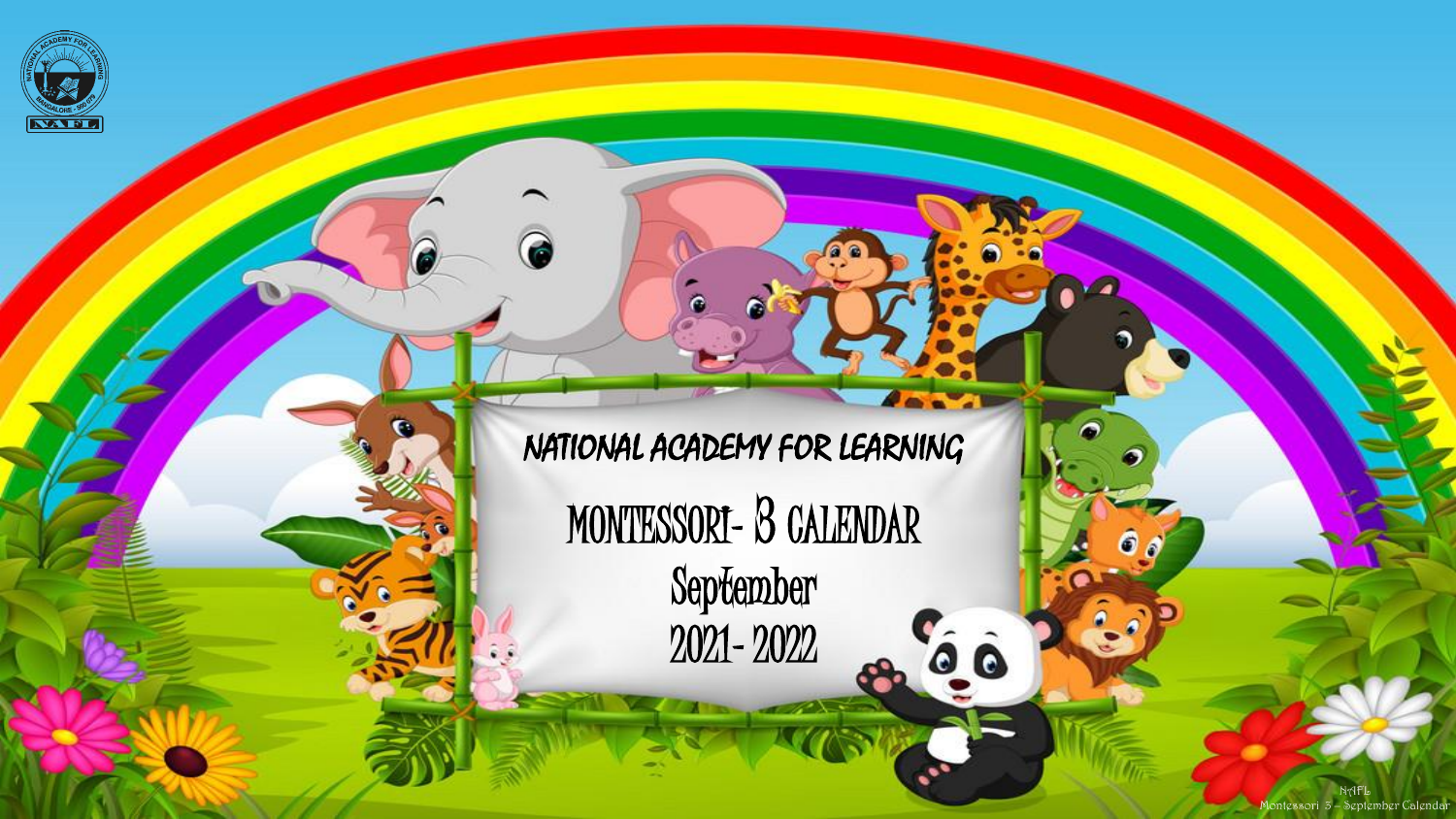Montessori 3 September – Animal Kingdom

## *Theme-based Synchronous Sessions: We discuss:*

•Animal habitat: interesting facts about the land animals, aquatic, animals, land and water animals(amphibians), aerial animals(birds) •The characteristics of herbivores, carnivores and omnivores(teeth, tongue, etc.) •Extinct animals, preservation of sanctuaries •Life cycle of a frog and hen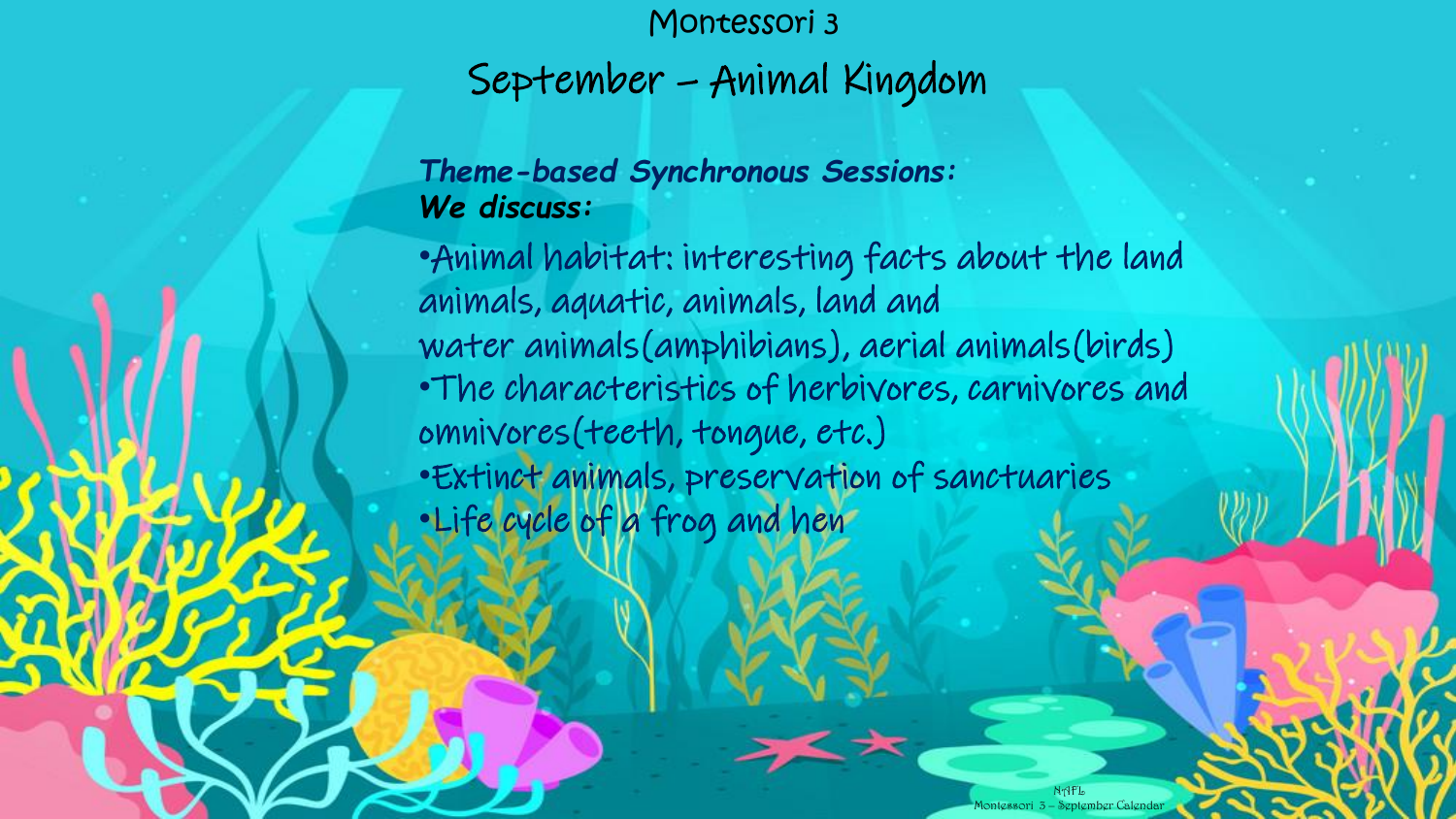*Asynchronous:* Montessori 3 September – Animal Kingdom •Simple crafts •Brain gym exercises •Wellness videos •Rhymes •Stories •EPL activities •Math and Language activities •Science experiment

> NAFL Montessori 3 – September Calendar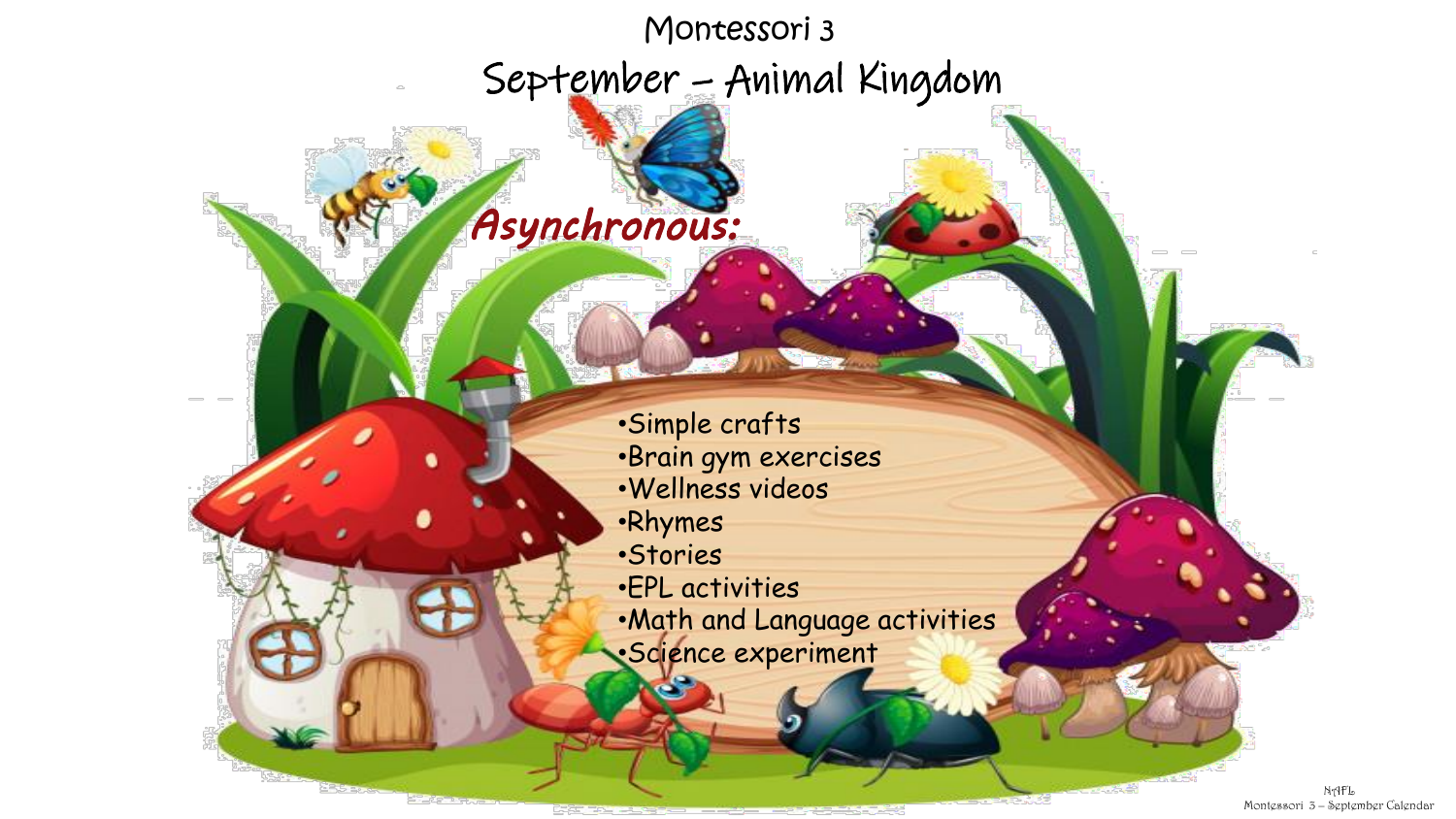Montessori - 3 September – Animal kingdom

## *Academic sessions:*

•Introduction to subtraction

- •Opposites and rhyming words
- •Land and Water forms

 $\bullet$ 

⊝

- •Revision of words with long vowel sounds
- •Reading and comprehension

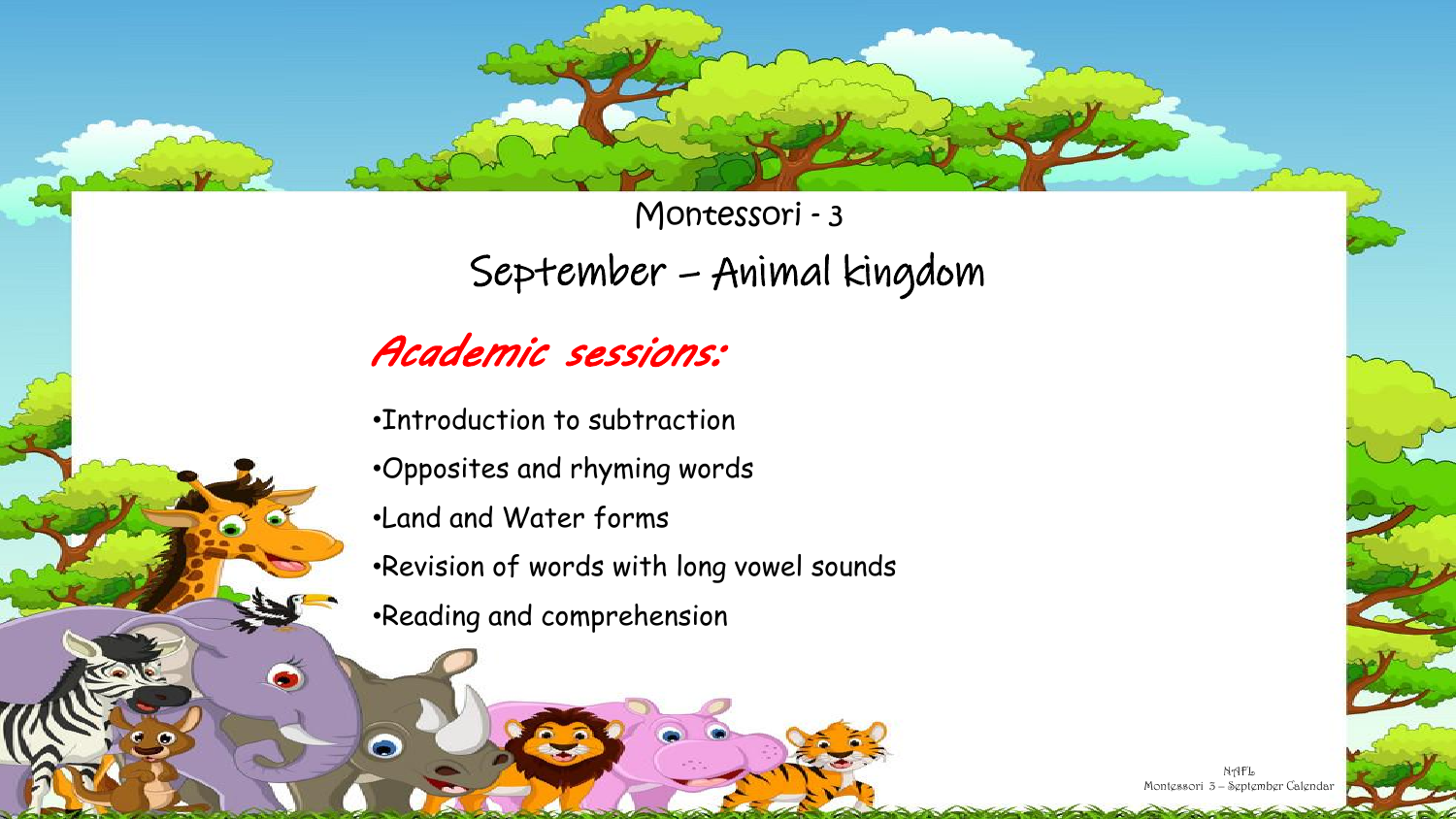Montessori 3

◎

 $\circledcirc$ 

(Marcanard)

September – Animal Kingdom

Special Days: September 6<sup>th</sup>: Dress up like a teacher September 9<sup>th</sup> : Ethnic wear September 20<sup>th</sup>:'Show and Tell' - Zoo animals

O

Wa Mwana Ma

õ

MAFL – August Calendary 1 NAFL – August Calendary 1 NAFL – August Calendary 1 NAFL – August Calendary 1 NAFL – August Calendary 1 NAFL – August Calendary 1 NAFL – August Calendary 1 NAFL – August Calendary 1 NAFL – August Montessori 3 – September Calendar

 $00$ 

 $\widehat{\mathbf{0}}$ 

 $00$ 

 $00$ 

1. Marchan